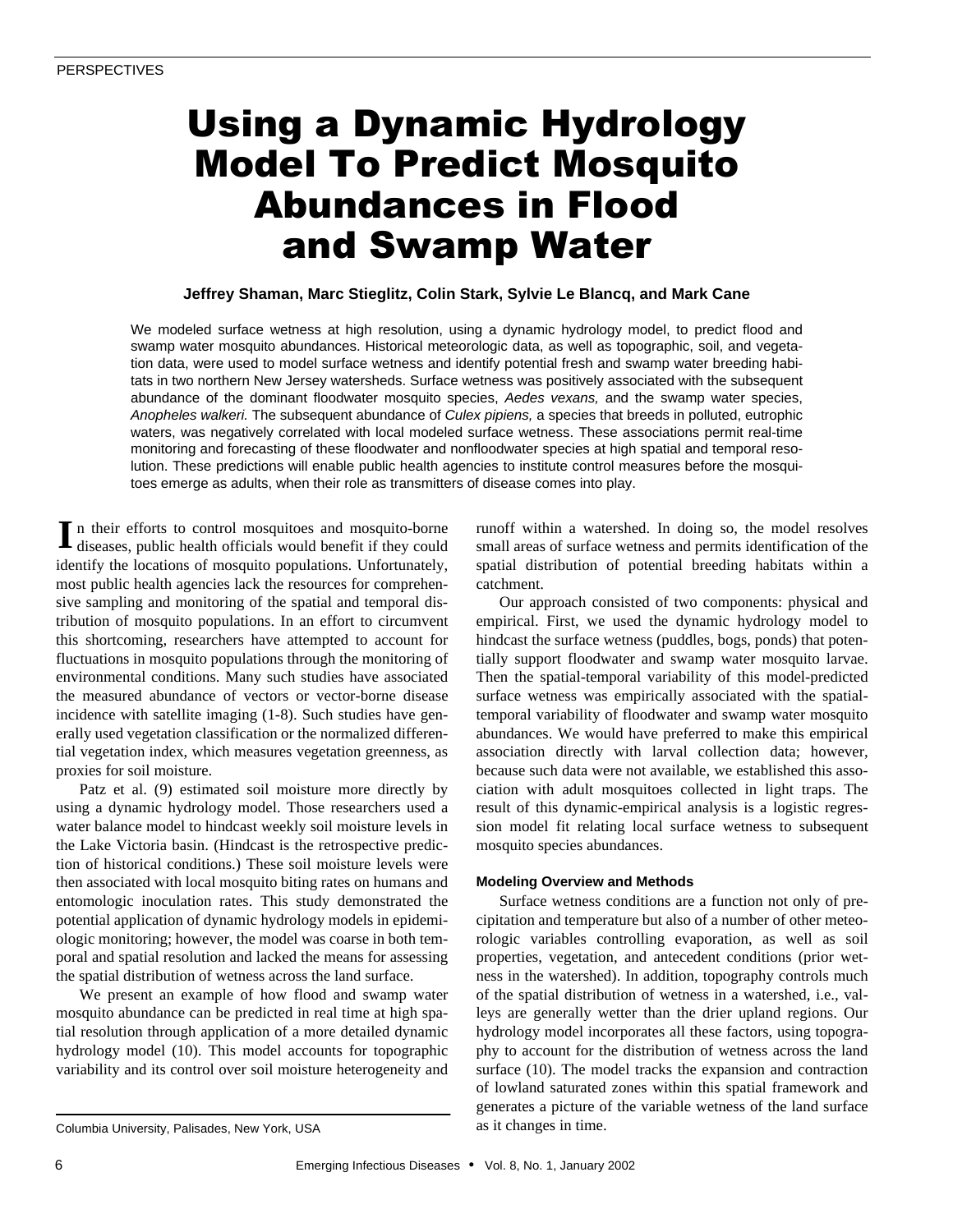

Figure 1. Schematic depiction of the hydrology model. The model couples the analytic form of TOPMODEL equations within a single column framework. From an update of the mean water table depth, TOP-MODEL equations and Digital Elevation Model data are used to generate baseflow and the saturated fraction of the watershed.

For both large and small watersheds, it is possible to model surface wetness across individual plots of land as small as 100  $m<sup>2</sup>$  (e.g., 10-m cells) and monitor how the surface wetness of these plots changes through time. We use an adaptation of TOPMODEL, a conceptual framework for rainfall-runoff modeling (11-14). Our model uses gridded digital maps of land surface topography and a dynamic numerical framework that

accounts for the movements of water and energy within the soil and at the surface. The mean depth of the water table and the statistics of topography within a watershed are used to compute the saturated areas of the watershed and the shallow groundwater flow that supports it (Figure 1). Thus, at any point in time we can create a mosaic of cells, each with a local model surface wetness, which taken as a whole represents the surface conditions of the entire watershed (Figure 2). This mosaic of surface wetness depicts the spatial variability of conditions at the land surface that result from terrain (topography, vegetation, and soil type) and integrated weather forcing (meteorologic conditions).

The modeling framework can be run continuously and has been validated at catchments ranging in scale from the Red Arkansas basin  $(570,000 \text{ km}^2)$   $(15)$  to the Imnavait Creek catchment  $(2.2 \text{ km}^2)$  (16). Real-time surface wetness conditions can be generated by using current weather conditions. In addition, the hydrology model can be assimilated within the framework of global climate models, allowing integrated medium- to long-term forecasts of surface wetness conditions at a similar spatial resolution.

#### **Application and Validation of the Hydrology Model**

The probability distribution of the soil moisture deficit, i.e., statistics of topography, is generated from digital elevation model data by using a multidirectional flow routing algorithm, which is tied to an adaptive error correction (pit infill) scheme needed for low-relief areas such as coastal plains. Our algorithm is similar to that of Martz and Garbrecht (17).

The hydrology model is driven by an hourly record of air temperature, precipitation, relative humidity, surface pressure, wind speed, incident long-wave radiation, and solar radiation. Model simulation yields both hourly and daily time series of several catchment hydrologic variables, including mean water table depth (WTD), percent surface saturation, and total surface runoff. The last variable is used to generate a hydrograph for the outlet river of the catchment, which then can be compared with actual weir measurements.



Figure 2. Visualization of the processing of land surface topography  $\frac{3}{2}$  or and  $\frac{3}{2}$  area in New York State. a) Digital Elevation Model - a pixelated (10 m cells) representation of land surface topography. Contour lines (in meters) have been overlain. b) Postprocessing, depiction of land surface wetness at a single point in time. Blue areas are wettest. The variability and spatial distribution of surface wetness are evident.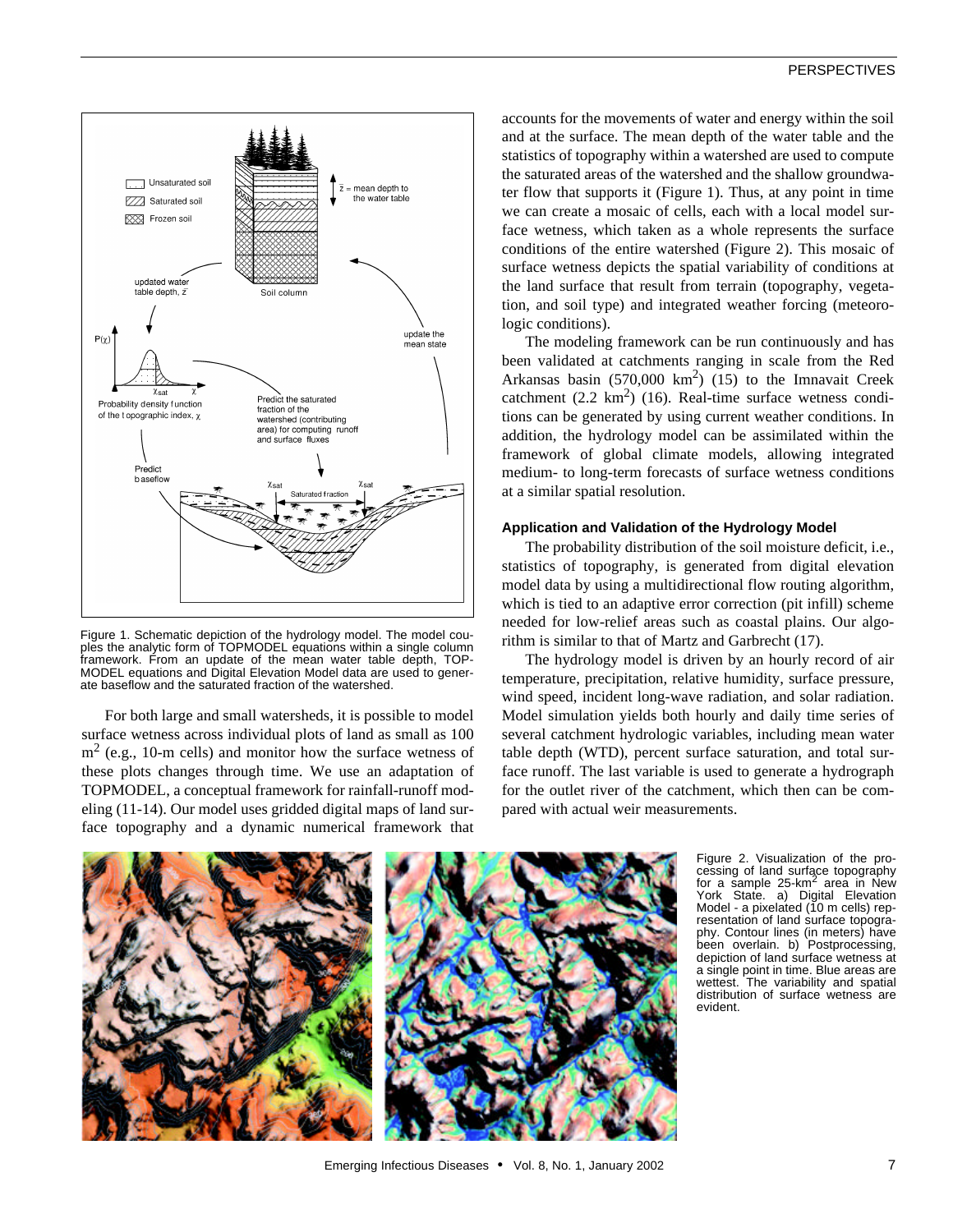#### **Linking the Model to Mosquitoes**

From the mean catchment WTD, a time series of local WTD can be calculated for any pixel within the watershed. Thus, the hydrology model links weather to changes in local surface wetness, including the saturated surface regions (i.e., pools and swamps) exploited by floodwater mosquitoes. The development time of these mosquitoes from egg until emergence as adult is 7 to 20 days, depending on species and temperature conditions (18,19). Because the model provides a time series of hydrologic variables affecting surface wetness at hourly and daily intervals, it captures the expansion and contraction of saturated surface regions (i.e., breeding pools) at rates that impact mosquito development.

Monitoring local WTDs also permits detection of mosquito breeding pools at very fine, subpixel, spatial scales. A modeled, local WTD for a given pixel of -0.2 m does not imply that the whole of the 30-m x 30-m pixel is dry, merely that the pixel mean elevation is. Given the variability in surface elevation– and in the water table depth––a percentage of the water table can be expected to outcrop. The shallower the local WTD for a given pixel, the greater the percentage of that pixel area that can be estimated to be wet at the surface. Thus, a pixel with a WTD of -0.4 m can be expected to have more surface pooling than a pixel with a WTD of -1.4 m. Both models and data have shown that substantial soil moisture heterogeneity exists at most scales within a catchment (20,21). This fractal geometry permits such extrapolation of the pixel-to-pixel variability of local WTDs to a smaller, subpixel scale. Hoof prints, ditches, tire tracks, and natural relief can all account for the heterogeneity of elevation within a pixel. Use of local WTD allows a statistical estimation of such potentially saturated portions of the surface.

#### **Data Collection and Analysis**

Two adult mosquito collection records from northern New Jersey were used: 1) a 13-year time series of daily mosquito counts (May through September) from seven sites near the Pequest River, and 2) a 15-year time series of daily mosquito counts (June through September) from a single site in the Great Swamp National Wildlife Refuge. (Collections at the Pequest River were not made every year at all seven sites; instead, records at these individual sites are from 1 year to 10 years of the full 13-year record.) Collections at each site were made with a New Jersey light trap and were counted and sorted by species. Trap locations were identified with a global positioning sensor. Figure 3 shows a representative 8-year time series of the floodwater species *Ae. vexans,* collected at the Great Swamp site.

Hourly meteorologic data were assembled from National Climate Data Center (NCDC) archives for nearby Allentown, Pennsylvania. Solar radiation data were provided by the Northeast Regional Climate Center (NRCC) from analysis of the NCDC data by the NRCC solar energy model (22). Catchment topographic statistics were generated from 30-m pixel resolution DEMs delineating the Pequest River and Great Swamp



Figure 3. Aedes vexans collections at the Great Swamp, 1987-1994.<sup>a</sup> action considerable year-to-year variability is evident in these light trap collections. Note the different scaling for 1988 and 1989.

watersheds downloaded from the U.S. Geological Survey (USGS) website (23). The hydrology model was validated against USGS hydrograph data for the Pequest River catchment.

Two time series of daily mean catchment WTD were generated–one for the Pequest River catchment and one for the Great Swamp catchment. WTDs were then used to create indices of local wetness (ILWs), time series measures of the surface wetness of the immediate area surrounding each of the seven mosquito collection sites in the Pequest River catchment and the one site in the Great Swamp catchment. At each mosquito collection site, an ILW was constructed by using a square block of pixels–24 pixels on a side, centered about the geocoordinates of the site. Instead of elevation, each pixel was represented by its soil moisture deficit value. Using this square grid of pixels and the daily time series of mean catchment WTD, we computed the local WTD for each pixel at each daily time step. A threshold depth was then chosen (e.g., 0 m or 0.5 m; analyses were insensitive to this range of depth values). Every pixel in the matrix was then assigned a new value: one if the WTD for the pixel were higher than the chosen depth value or zero if the WTD for the pixel were deeper than the chosen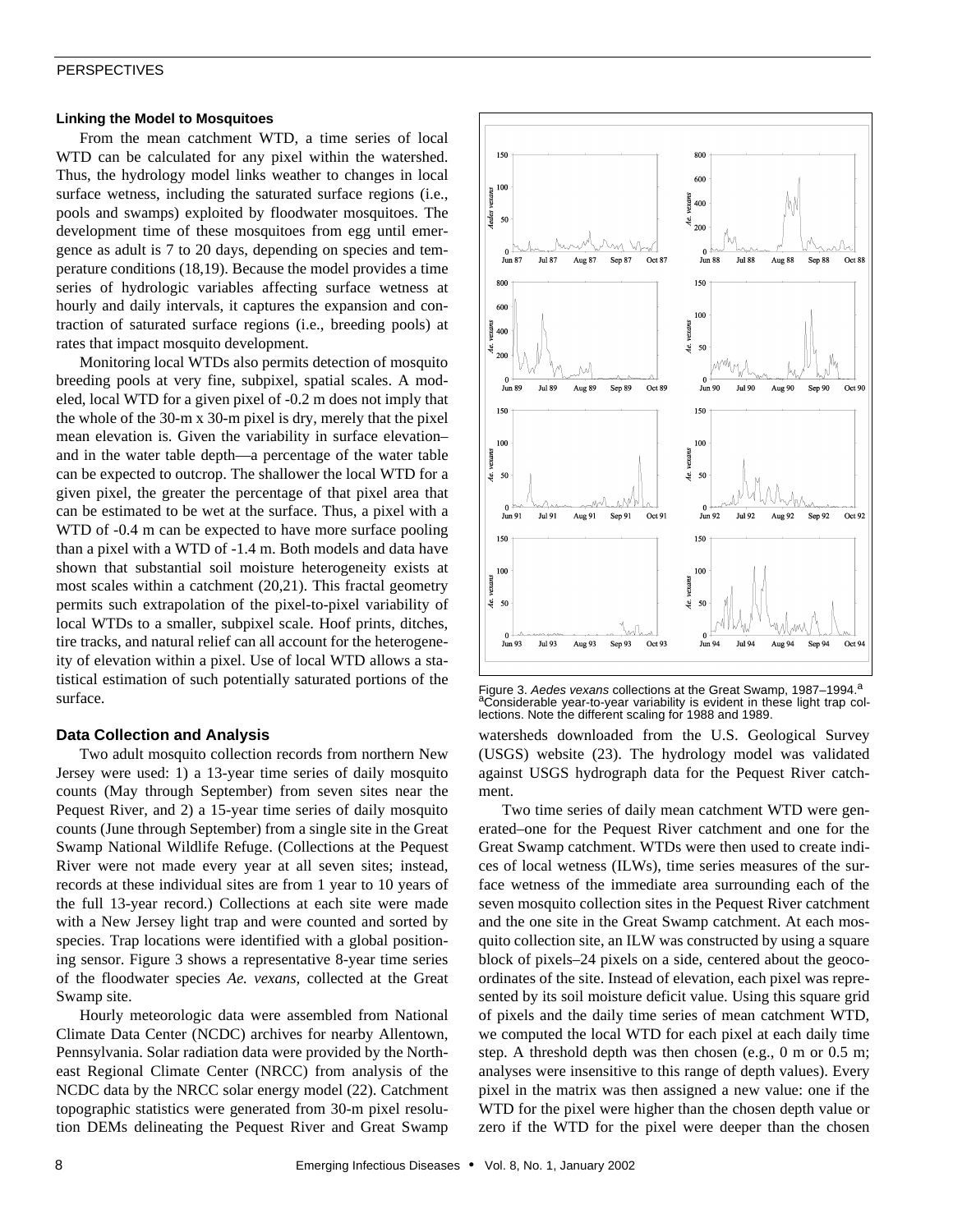depth. This created a binary 24-by-24 matrix of ones and zeros at each daily time step. These numbers were summed for each time step to create an ILW, a time series array of values representing the local wetness of a collection site.

Statistical analyses were then used to estimate the association between modeled surface wetness–i.e., the ILW and mosquito species prevalence. Time series regression analyses were used at each site to determine the tendency and strength of the association between mosquito abundances and the collocated ILW. The time series regressions were performed by using the  $log (mosquitoes + 1)$ , which normalized the collection data. Lag correlations were adopted to represent the average time of mosquito development from ovipositing until emergence.

From a public health perspective, it is often the mass emergence of mosquitoes that criticially needs to be identified. We used logistic regression to explore the ability of modeled surface wetness (the ILW) to predict the timing of such events. Logistic regression analyses were used to estimate the probability of a mass emergence, which we defined as a single-day collection of either  $>128$ , or  $>32$  mosquitoes of a given species, depending on collection abundance. Multiple logistic regression analysis was used to determine the probabilities that collected mosquitoes would exceed a range of values (powers of two).

Analyses at the Pequest River sites were confounded by mosquito control efforts–spraying of both larvicide and adulticide in the areas of mosquito collection. As a consequence, regression analysis was restricted to the dominant floodwater species of the area, *Ae. vexans*. Logistic regression analyses were performed only at the Great Swamp site–the area without mosquito control.

#### **Results**

Table 1 presents correlation coefficients based on timeseries regression analyses of *Ae. vexans* at two Pequest River catchment sites: Bernaski, for which there was 1 year of mosquito collection data; and Youngs Island, for which there were 10 years of collection data. At the Bernaski site, 50% of the variance in adult *Ae. vexans* was explained by the ILW (r =  $(0.70, p < 0.01)$  with a 10-day lag (Table 1). Ten days is approximately the mean time of development of *Ae. vexans* from egg until emergence as adult, the period in which pooled surface habitats are necessary for mosquito survival  $(24)$ . Figure 4 shows the regression model fit for this site. At the Youngs Island site, there is notable year-to-year variability in the correlation of the ILW with the abundance of *Ae. vexans* 10 days subsequent (Table 1). 1987 is the only year for which the association is positive and statistically significant ( $p<0.01$ ). 1987 was also the only year without mosquito control at the Youngs Island site.

No mosquito control took place at the Great Swamp, and light trap collections were greatest at this site. Table 2 presents correlation coefficients based on time-series regression analyses of the three most abundant mosquito species. For the full 15-year record, the ILW was positively correlated with a 10-

| Table 1. Yearly correlation coefficients, two Pequest River sites <sup>a</sup> |
|--------------------------------------------------------------------------------|
|--------------------------------------------------------------------------------|

| Year                      | Correlation<br>coefficient (r) | Sample size (n) |
|---------------------------|--------------------------------|-----------------|
| <b>Bernaski site</b>      |                                |                 |
| 1987                      | $0.7046^{b}$                   | 128             |
| <b>Youngs Island site</b> |                                |                 |
| 1987                      | $0.3748^{b}$                   | 134             |
| 1988                      | 0.1497                         | 137             |
| 1990                      | 0.0090                         | 138             |
| 1991                      | $-0.1038$                      | 151             |
| 1993                      | 0.1271                         | 150             |
| 1994                      | $-0.4666^{b}$                  | 147             |
| 1995                      | $-0.2294$ <sup>c</sup>         | 130             |
| 1996                      | 0.0474                         | 153             |
| 1997                      | 0.0431                         | 153             |
| 1998                      | 0.0256                         | 147             |

<sup>a</sup>Correlation coefficients based on yearly regression analyses of *Ae. vexans* at two sites in the Pequest River catchment: a) Bernaski and b) Youngs Island. The index of local wetness was constructed for a depth of  $0.5$  m,  $\log$  (count + 1), lagged 10 days, and used in the regression analyses.

 $b_{p<0.01}$ .

 $c_{p<0.05}$ .

day lag (p<0.0001) to both *Ae. vexans* and *An. walkeri*, a swamp water species (25). The ILW was negatively correlated with a 10-day lag (p<0.0001) to *Cx. pipiens*, a species that breeds in more polluted, eutrophic waters (26). While these values are statistically significant, the ILW fails to explain >12% of the variance of any of the mosquito species analyzed.

At the Great Swamp site there is also notable year-to-year variability in the amount of variance explained by the ILW. *Ae. vexans* is significantly correlated with the ILW for only 9 of the 15 individual years; for 1986 and 1994, this association is negative. Similarly, *An. walkeri* is significantly correlated with



Figure 4. Time-series regression model fit of *Aedes vexans* 10 days later at the Bernaski site, Pequest River catchment. Regression fit is significant at  $p<0.01$ , r-squared = .50.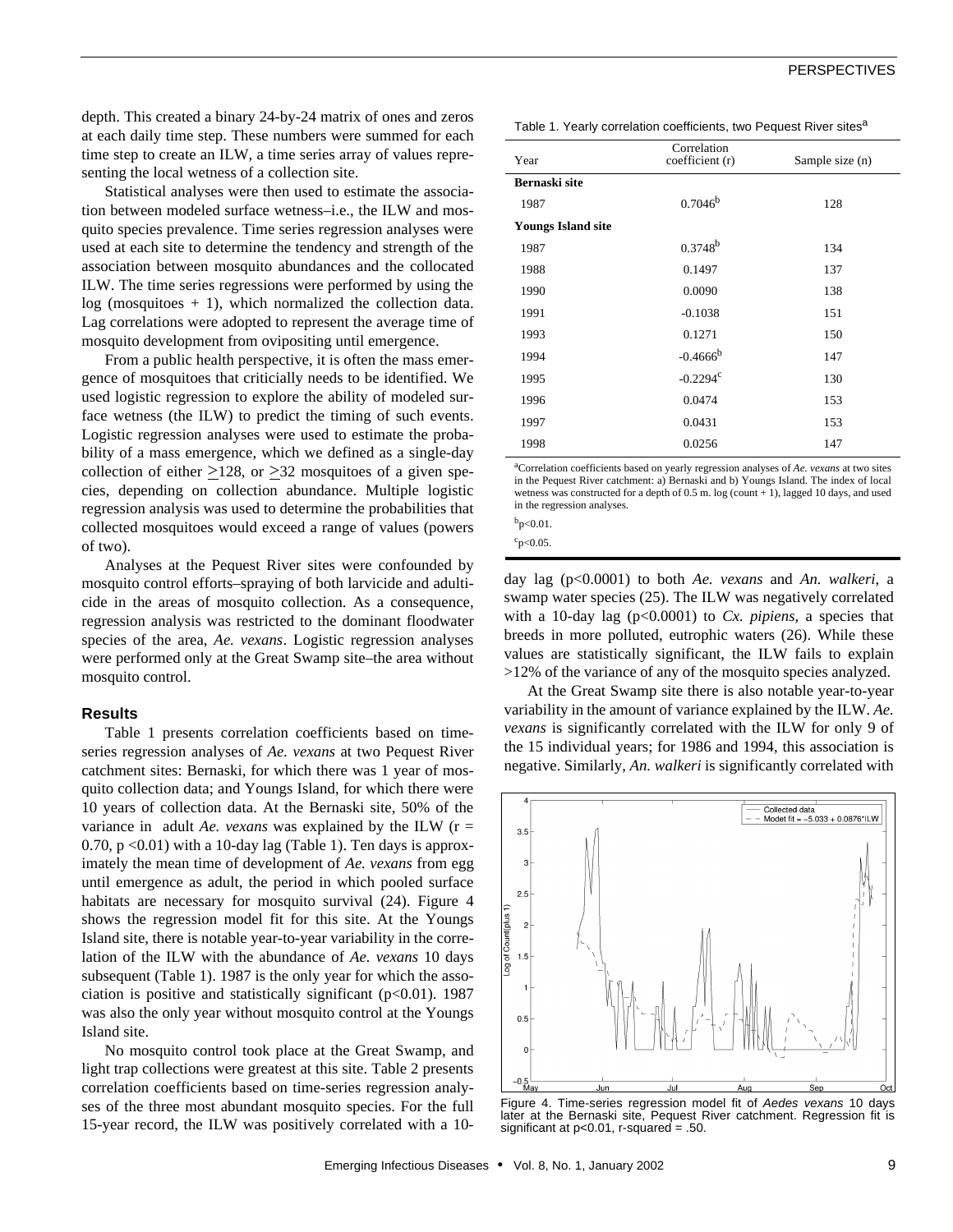| Year         | Aedes vexans | Anopheles walkeri | Culex pipiens |
|--------------|--------------|-------------------|---------------|
| All 15 years | 0.3433       | 0.2693            | $-0.2623$     |
| 1984         | 0.5705       |                   |               |
| 1985         | 0.3023       |                   |               |
| 1986         | $-0.4186$    |                   | $-0.5698$     |
| 1987         |              |                   | $-0.2695$     |
| 1988         | 0.2479       | 0.3380            | $-0.2888$     |
| 1989         | 0.8018       | 0.4551            | $-0.6007$     |
| 1990         | 0.5505       |                   | $-0.2507$     |
| 1991         |              |                   | $-0.4271$     |
| 1992         | 0.2022       |                   |               |
| 1993         |              | 0.4502            | $-0.6108$     |
| 1994         | $-0.4699$    | $-0.7101$         | $-0.6099$     |
| 1995         | 0.5453       | 0.4047            | 0.2657        |
| 1996         | 0.5927       | 0.3445            | 0.2914        |
| 1997         |              |                   | $-0.2172$     |
| 1998         | 0.6376       | 0.5341            |               |

Table 2. Yearly correlation coefficients (r) Great Swamp site

10-day lag,  $log (count + 1) (p < 0.05)^{a}$ 

aCorrelation coefficients based on full-record and yearly time-series regression analyses of the three most abundant species collected at the Great Swamp. The ILW was constructed for a depth of 0 m. log (count  $+ 1$ ), lagged 10 days, and used in the time-series regression analyses. Correlation coefficients for the full 15-year record are significant ( $p<0.0001$ ). Yearly correlation coefficient values are listed only if significant at  $p<0.05$ .

the ILW for only 6 of 15 years examined, and for 1994, this association is also negative. While *Cx. pipiens* is negatively correlated with the ILW for the full 15-year record, only 9 of the 15 individual years have significant negative correlations; during 4 years the correlation was not statistically significant, and 2 years are significantly positively correlated  $(p<0.05)$ .

Multiple logistic regression was performed on all 15 years of *Ae. vexans* data at the Great Swamp site. Figure 5 presents the results of this analysis; the model fitting demonstrates that with increasing local wetness the probability of more mosquitoes 10 days later increases significantly (p<0.0001). Logistic regression was also performed singly for mass emergence levels–daily collections of  $\geq$ 128 *Ae. vexans*. Model fit was significant (p<0.0001) and yielded an equation for the probability of a mass emergence of *Ae. vexans* 10 days later (Table 3). Figure 6a depicts this relation; the probability of an *Ae. vexans* mass emergence increases exponentially at the wettest surface conditions.

Logistic regression were also performed for the other two abundant mosquito species at the Great Swamp site. The swamp water species, *An. walkeri,* was similarly positively correlated with ILW. *Cx. pipiens* was negatively associated with ILW. Light trap collections of both of these species were fewere than collections of *Ae. vexans*; therefore, for these species, mass emergence was defined as a daily collection of  $\geq 32$ 



Figure 5. Logistic regression analysis of the complete 15-year record of Great Swamp site *Aedes vexans*. From bootom to top the solid lines represent threshold mosquito counts of increasing powers of two. Left vertical axis provides the predicted probability that the count of mosquitoes will lie at or below a given threshold. Surface wetness (the index of local wetness [ILM]) increases from left to right. Dots between lines illustrate the distribution of ILW values for mosquito counts falling between two successive threshold line values.

mosquitoes. Figures 6b and 6c show the probability of a mass emergence of *An. walkeri* and *Cx. pipiens*, based on these logistic regression analyses. The probability of a mass emergence of *An. walkeri* increases significantly with increasing local wetness  $(p<0.0001)$ , whereas the probability of a mass emergence of *Cx. pipiens* decreases significantly with increasing local wetness (p<0.0001). Table 3 provides the model fit equations derived from these analyses.

### **Discussion**

The methods used here provide the basis for a dynamic mosquito prediction system. This system is designed for nonurban settings and predicts different species abundances at high spatial resolution. For the northern New Jersey water-

| Table 3. Logistic regression equations, Great Swamp site, $p < 0.0001^a$ |                                                                       |  |
|--------------------------------------------------------------------------|-----------------------------------------------------------------------|--|
| Mosquito                                                                 | Probability of a mass emergence                                       |  |
| Aedes<br>vexans                                                          | $p(>128$ Ae. vexans) = $(1+\exp(4.701 - 0.00804)$ *ILW) <sup>-1</sup> |  |
| Anopheles<br>walkeri                                                     | $p(\geq 32 \text{ An. walkeri}) = (1+\exp(6.362 - 0.0116*I LW))^{-1}$ |  |
| Culex<br>pipiens                                                         | $p(>=32 Cx. pipiens) = (1+exp(-0.353 + 0.00989) * ILW))^{-1}$         |  |

<sup>a</sup>Equations for the probability of mass emergence ( $\geq$ 128 *Ae. vexans*;  $\geq$ 32 *An. walkeri*; 32 or more *Cx. pipiens*) mosquitoes) 10 days later, based on logistic regression analysis. The ILW was constructed for a depth of 0 m. Model fits are significant at  $p < 0.0001$ based on a likelihood-ratio test.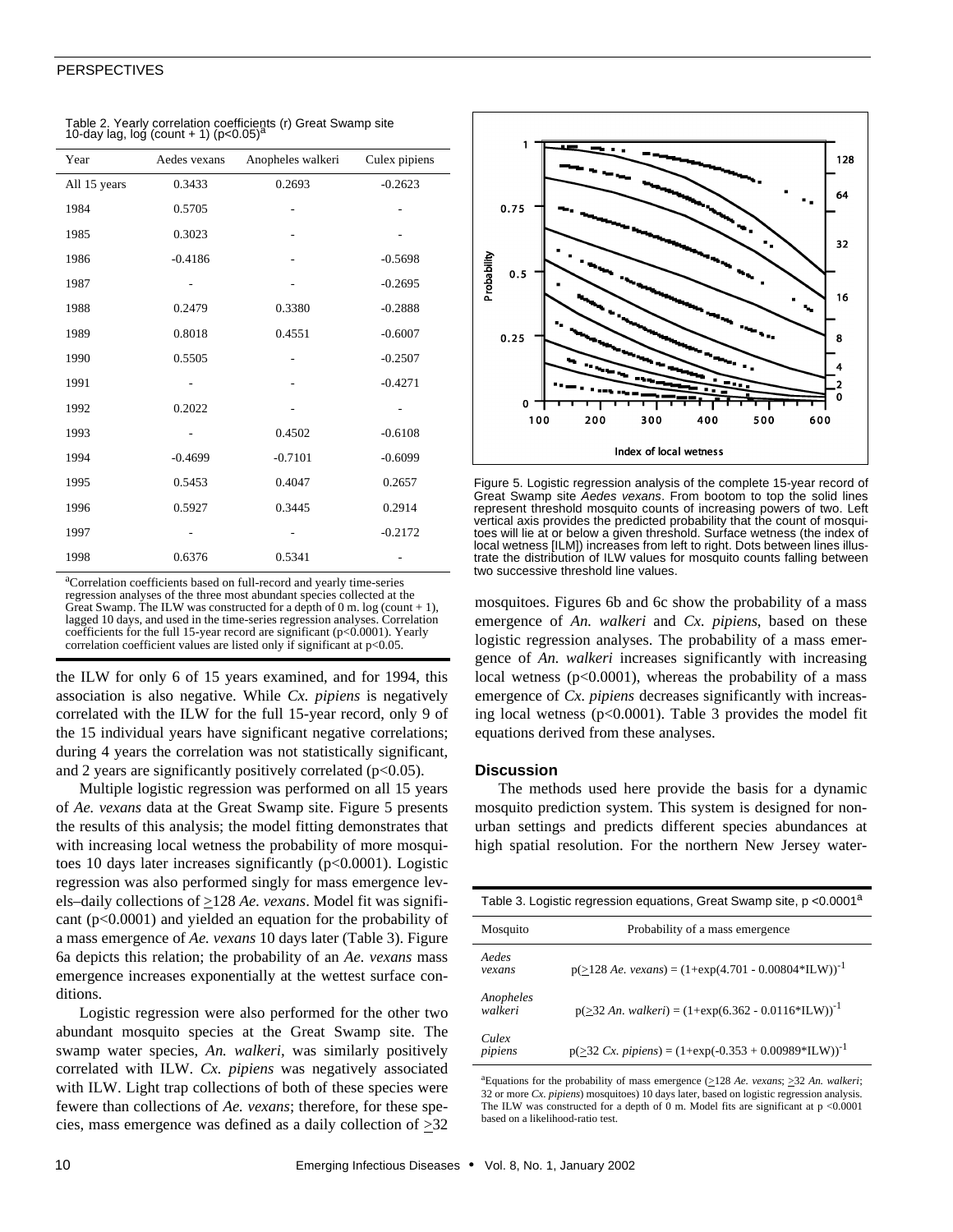

sheds we examined, the flood and swamp water species, *Ae. vexans* and *An. walkeri*, were positively associated with local modeled surface wetness 10 days before. These findings quantify the link between surface wetness and mosquito abundance and suggest that prediction of the abundance of flood and swamp water mosquitoes is practicable. In particular, the logistic regression analyses at the Great Swamp site indicate that probabilistic forecasts of localized mass emergence potential are possible. If this correspondence is shown to be robust, it could be used as a forecast tool and aid in *Ae. vexans* and *An. walkeri* control efforts in New Jersey and surrounding areas.

*Cx. pipiens* abundance was negatively associated with local modeled surface wetness 10 days prior. This species is a vector of the *West Nile virus* (27) and St. Louis encephalitis (26,28). The negative association between modeled surface wetness and the abundance of *Cx. pipiens* is somewhat counterintuitive; however, there is reason to believe this finding is real. *Cx. pipiens* breeds in polluted, eutrophic waters (26). In rural settings,



Figure 6. a) Mass emergence forecast, *Aedes vexans*. Mass emergence is defined as a single-day collection of  $\geq 128$  mosquitoes. The probability of a mosquito mass emergence (lagged 10 days) increases with modeled surface wetness. b) Mass emergence forecast, *Anopheles walkeri*. Based on logistic regression analysis of the 15-year record of Great Swamp site *An. walkeri.* Mass emergence is defined as a sin-gle-day collection of >32 *An. walkeri*. As per Figure 6a, the probability of a mosquito mass emergence (lagged 10 days) increases with increasing modeled surface wetness. c) Mass emergence forecast, *Culex pipiens*. Based on logistic regression analysis of the 15-year record of Great Swamp site *Cx. pipiens*. Mass emergence is defined as a single-day colleciton of  $\geq$ 32 *Cx. pipiens*. The probability of a mosquito mass emergence (lagged 10 days) decreases with increasing modeled surface wetness.

such as the Great Swamp, this species makes use of swamp waters and animal waste lagoons. As these surface pools shrink in drying conditions, remaining waters grow more eutrophic. Such environmental changes favor *Cx. pipiens.* Conversely, heavy rainfall can flush the ditches and drainage channels used by *Culex* larvae. Thus, a negative association between modeled surface wetness and this species' abundance is biologically plausible in the rural Great Swamp setting. It is also consistent with studies alluding to an association between drought, eutrophication and *Culex* abundance (28). Further corroboration is provided by collections of a less abundant species, *Uranotaenia sapphirina,* with a similar life cycle (29), which was also negatively associated with modeled surface wetness (data not shown). These findings suggest that it may be possible to extend the model's forecast ability to nonfloodwater species.

The logistic regression models developed here all include a 10-day lag between modeled surface wetness and subsequent mosquito abundance. Comparable associations between modeled surface wetness and subsequent mosquito abundance were usually found for lags ranging from 0 to 12 days (data not shown). This time-lag similarity is due in part to the slow variability of the water table, which fluctuates in height on time scales of weeks. The 10-day lag was chosen a priori to represent the average development time from oviposition to eclosion at the New Jersey sites for the mosquito species examined. We surmise that modeled surface wetness identifies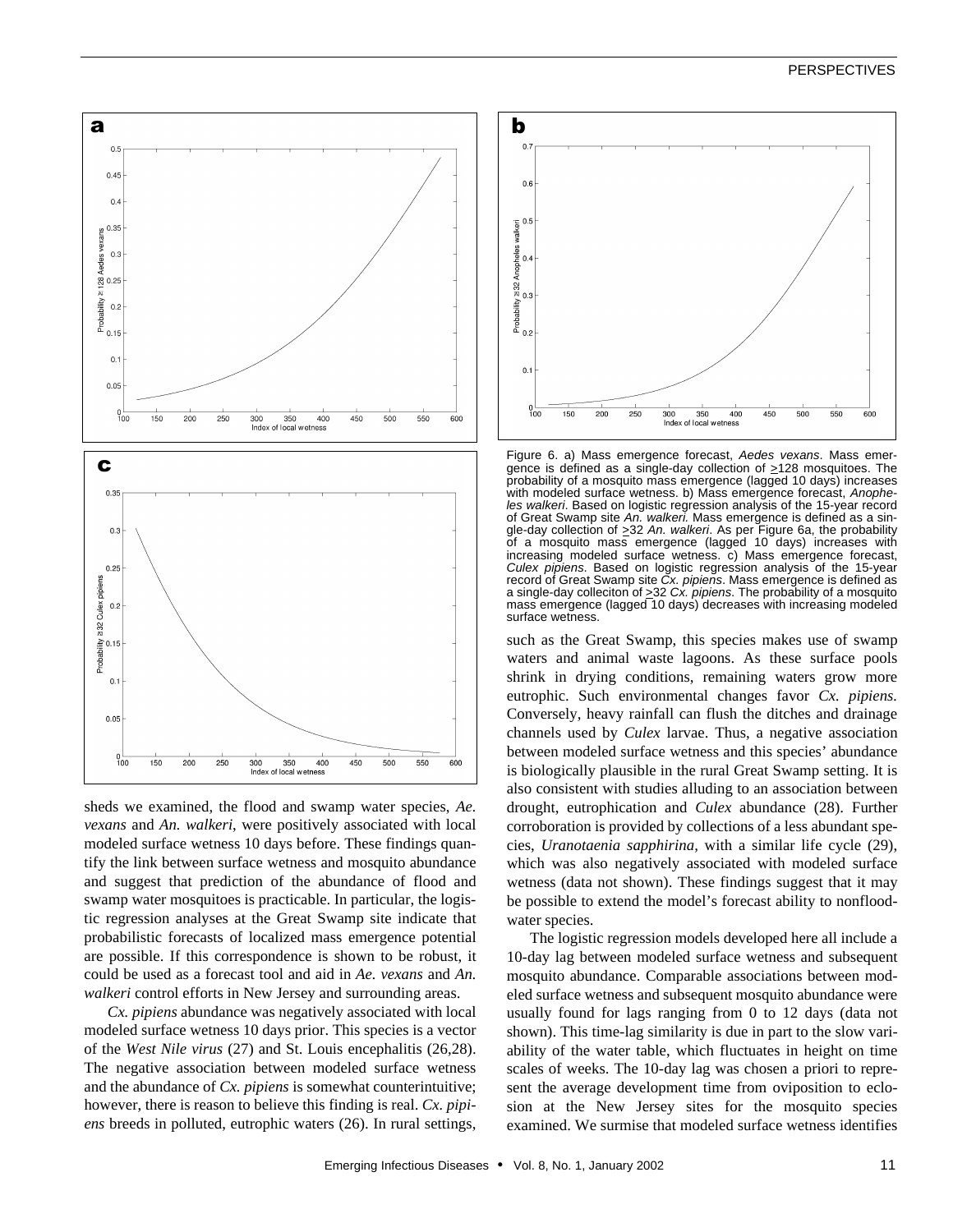the location of larval habitats and that the mosquitoes collected 10 days later represent newly emergent adults from these larval habitats; however, without age-grade typing of the adult collections or larval sampling data, we lack direct support for this hypothesis.

Regression analyses demonstrated that year-to-year variability exists in the association between mosquito abundances and modeled surface wetness. This finding suggests that at this time a regression model is not the best means of predicting mosquito abundance; rather, a probabilistic forecast, developed from logistic regression analysis, is more appropriate. Further study of the year-to-year variability in the association of mosquito abundance and modeled surface wetness is required.

The ability to identify potential breeding habitats accurately in space and time, for even some vector species, will enable a greater measure of control over these vectors. To be sure, other factors affect disease transmission. Host immunity, pathogen ecology, host-vector-pathogen interactions, and the effects of temperature and humidity on mosquito development rates all would require consideration for a more complete understanding and quantification of a local disease system. Nonetheless, the presence or absence of an appropriate aquatic realm, necessary for egg, larval, and pupal development, is a critical determinant of mosquito species abundances (18,19,30). This dependence of vector species on aquatic habitats is an invariant aspect of the mosquito life cycle and one for which the energetics can be modeled explicitly by using the fundamental, physical equations of conservation of energy and mass. Additionally, mosquito-borne diseases require mosquitoes for transmission. Thus, the dependence of mosquitoes on aquatic habitats provides both a robust link between the biological and the physical realms and a logical starting point for the dynamic modeling of mosquito-borne disease systems, provided one bears in mind the protean nature of local disease systems.

The dynamic modeling presented here has several advantages over satellite imaging approaches: 1) it models the actual aquatic environment used by the mosquitoes, not a filtered proxy; 2) it offers continuous real-time prediction of mosquitoes; 3) it resolves the whereabouts of the potential breeding habitats at a very fine scale (areas as small as 10-m cells); and 4) the model is readily coupled to global climate models, allowing additional medium- and long-range forecast of mosquito abundances.

Use of a dynamic, numerical model also allows for broad application of its methods. Adjustment of the model from region to region and climate to climate is made by accounting for differences in topography, vegetation, soil properties, and weather conditions. With these considerations the hydrology model can be transplanted to any location. All that remains to be determined is the nature of the association of modeled surface wetness and local mosquito species population numbers. Thus, dynamic hydrology models have the potential to provide public health officials with flexible methods for the assessment of current and future vector population levels, and in addition, the ability to target control efforts based on the spatial distribution of these predicted populations.

#### **Conclusion**

We have presented methods for predicting mosquito abundance by using a dynamic hydrology model. Modeled local surface wetness was correlated with the subsequent abundance of three New Jersey mosquito species: *Ae. vexans, An. walkeri,* and *Cx. pipiens*. The sign and magnitude of the association of modeled surface wetness and species abundance appear to be a function of mosquito species biology and overall abundance. These correlations permit probabilistic forecast of mass emergences of these mosquitoes through the physical modeling of land surface hydrology.

Application of these methods across variable climate, biome, and species compositions will aid in wide-range monitoring of mosquito mass emergences through the modeling of surface wetness levels. Two types of forecast are foreseeable: 1) short term, in which catchment hydrology is modeled in real time at a fine resolution (e.g., 10-m to 30-m cells) and areas with probable high concentrations of developing larvae are identified and targeted for control; 2) long term, in which the impact of 6- to 12-month regional climate forecasts on local mosquito abundance is assessed by a coupling of climate forecast models and our hydrology model. The former system would require only the input of weather data from the nearest meteorologic station. Such monitoring could be centralized and carried out for large regions.

#### **Acknowledgments**

Pequest River mosquito data were provided by Warren County Vector Control, Warren County, New Jersey; Great Swamp National Wildlife Refuge mosquito data were provided by Morris County Vector Control, Morris County, New Jersey. The authors also thank S. Morse, P. Shaman, and D. Martinson for helpful discussions.

This work was supported by the National Oceanic and Atmospheric Administration, by National Science Foundation grants from the Division of Environmental Biology (Arctic LTER Project) and the Office of Polar Programs (Arctic Natural Sciences, Arctic Systems Sciences [LAII]), as well as NASA's Global Modeling and Analysis Program in support of the NASA Seasonal to Interannual Prediction Project. Additional support came from from the Columbia University Strategic Investment Fund.

Mr. Shaman is a doctoral candidate in the Department of Earth and Environmental Sciences at Columbia University, New York City. His research interests include climatology, hydrology, vector-borne diseases, and mosquito ecology.

#### **References**

- 1. Linthicum KJ, Bailey CL, Davies FG, Tucker CJ. Detection of Rift Valley fever viral activity in Kenya by satellite remote sensing imagery. Science 1987;235:1656-9.
- 2. Rogers DJ, Randolph SE. Mortality rates and population density of tsetse flies correlated with satellite imagery. Nature 1991;351:739-41.
- 3. Wood BL, Beck LR, Washino RK, Palchick SM, Sebesta PD. Spectral and spatial characterization of rice field mosquito habitat. International Journal of Remote Sensing 1991;12:621-6.